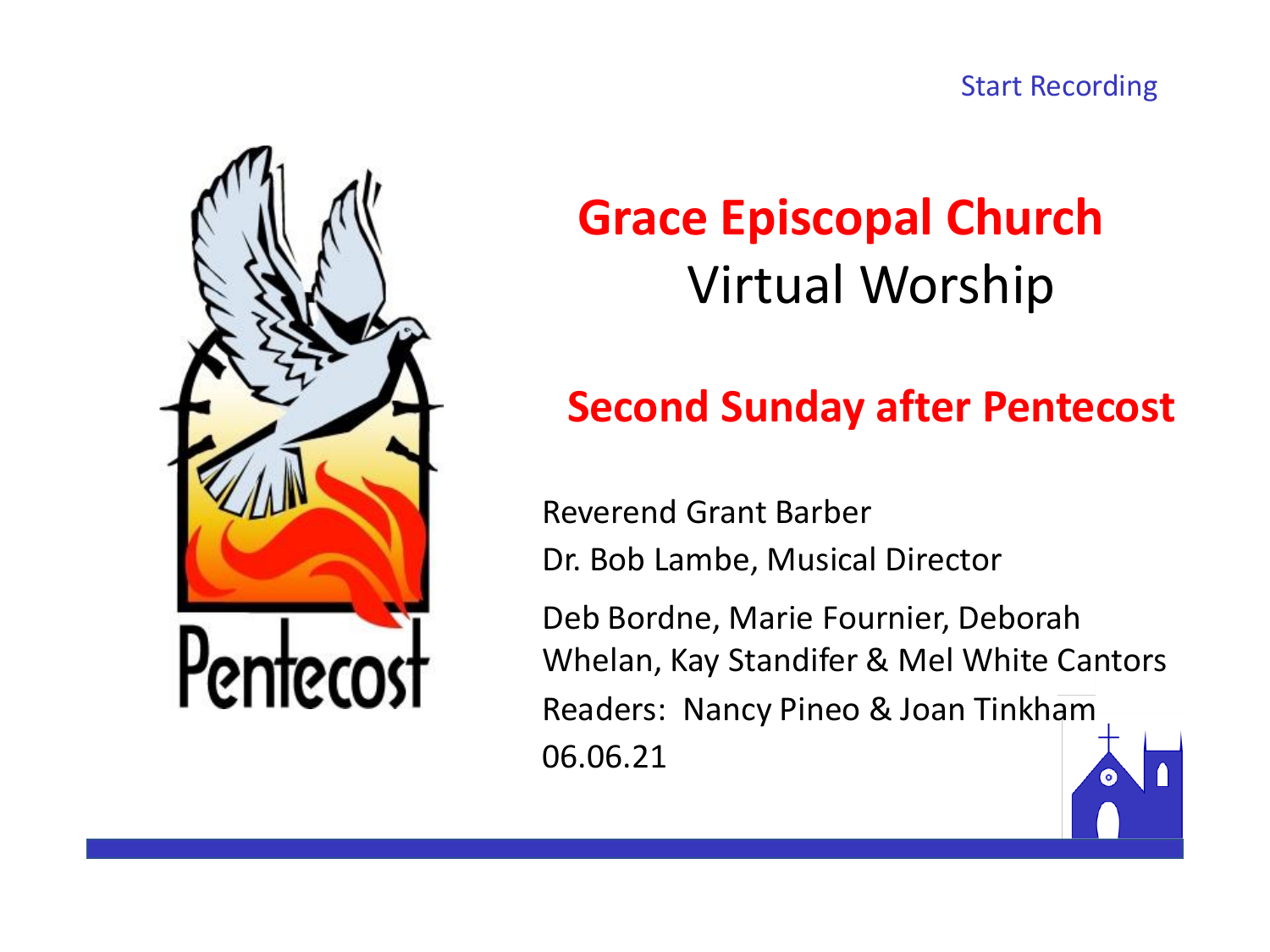# Opening

## **Celebrant**:

Blessed be God, Father, Son and Holy Spirit.

## *People:*

*and blessed be God's kingdom, now and forever*

#### **Welcome to Worship! Second Sunday after Pentecost**



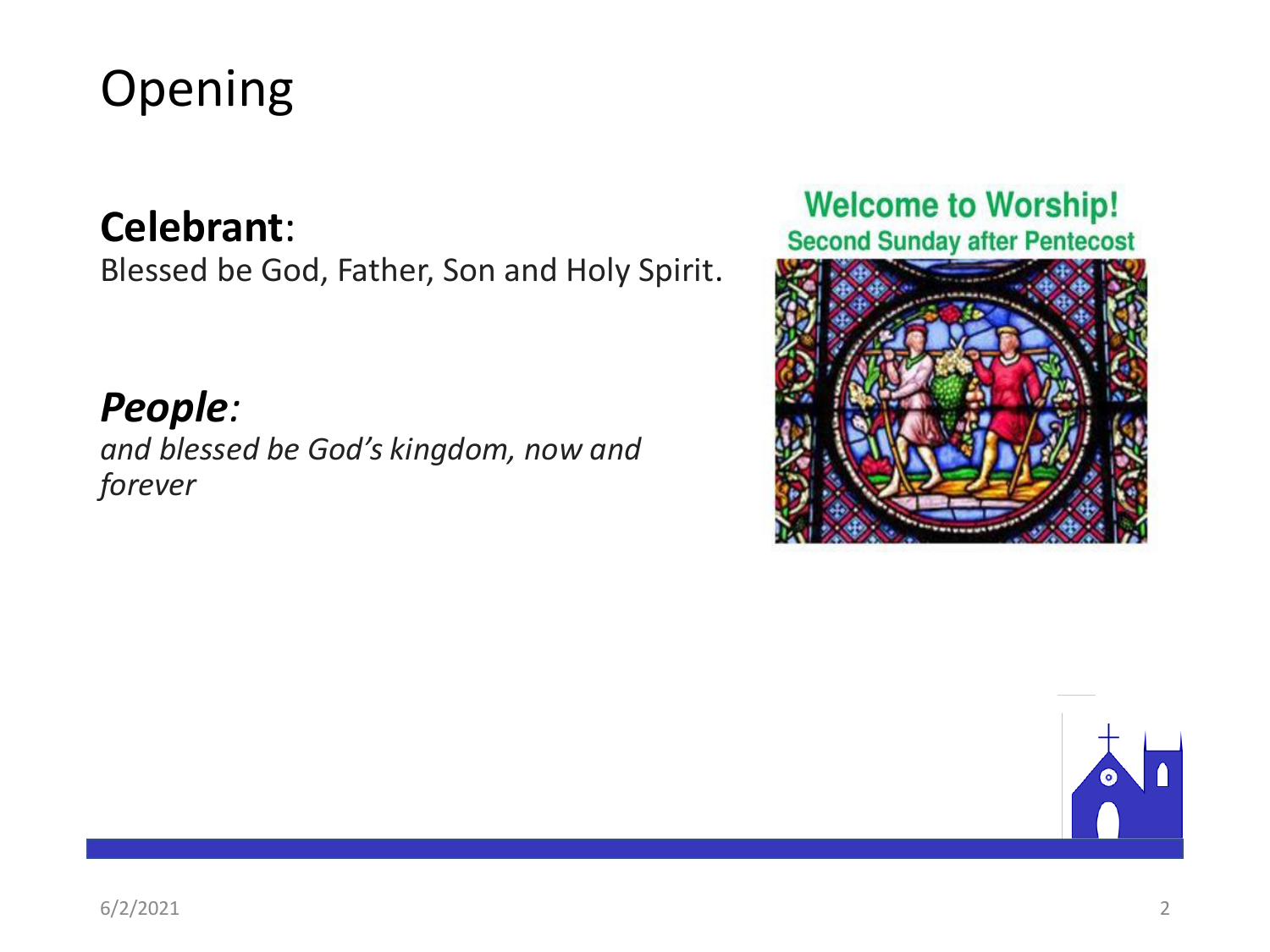# Collect for Purity

Almighty God, to you all hearts are open, all desires known, and from you no secrets are hid: Cleanse the thoughts of our hearts by the inspiration of your Holy Spirit, that we may perfectly love you, and worthily magnify your holy Name; through Christ our Lord. *Amen.*

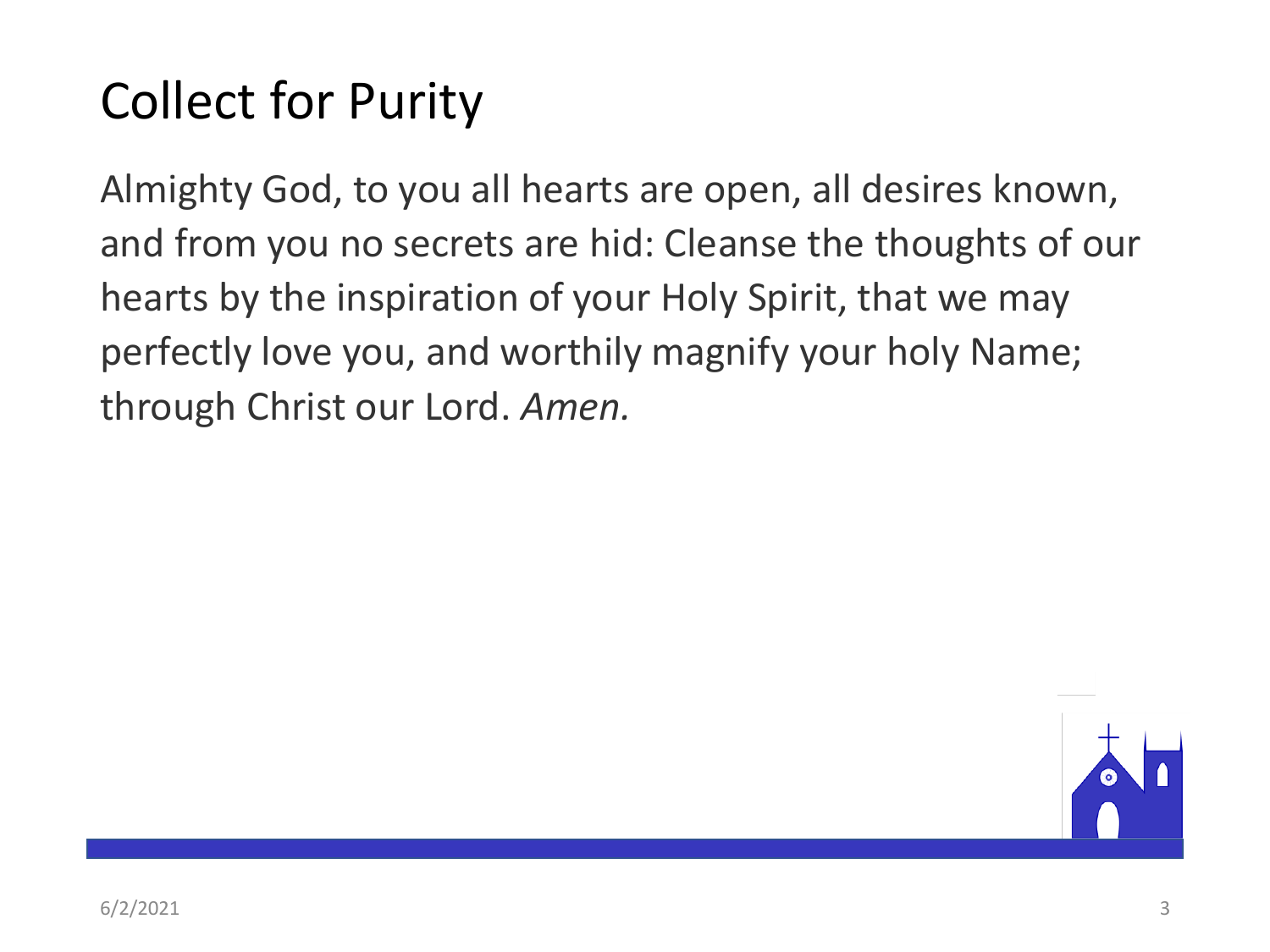# Gloria

Glory to God in the highest, and peace to his people on earth.

Lord God, heavenly King, almighty God and Father, we worship you, we give you thanks, we praise you for your glory.

Lord Jesus Christ, only Son of the Father, Lord God, Lamb of God, you take away the sin of the world: have mercy on us; you are seated at the right hand of the Father: receive our prayer.

For you alone are the Holy One, you alone are the Lord, you alone are the Most High, Jesus Christ, with the Holy Spirit, in the glory of God the Father. Amen.

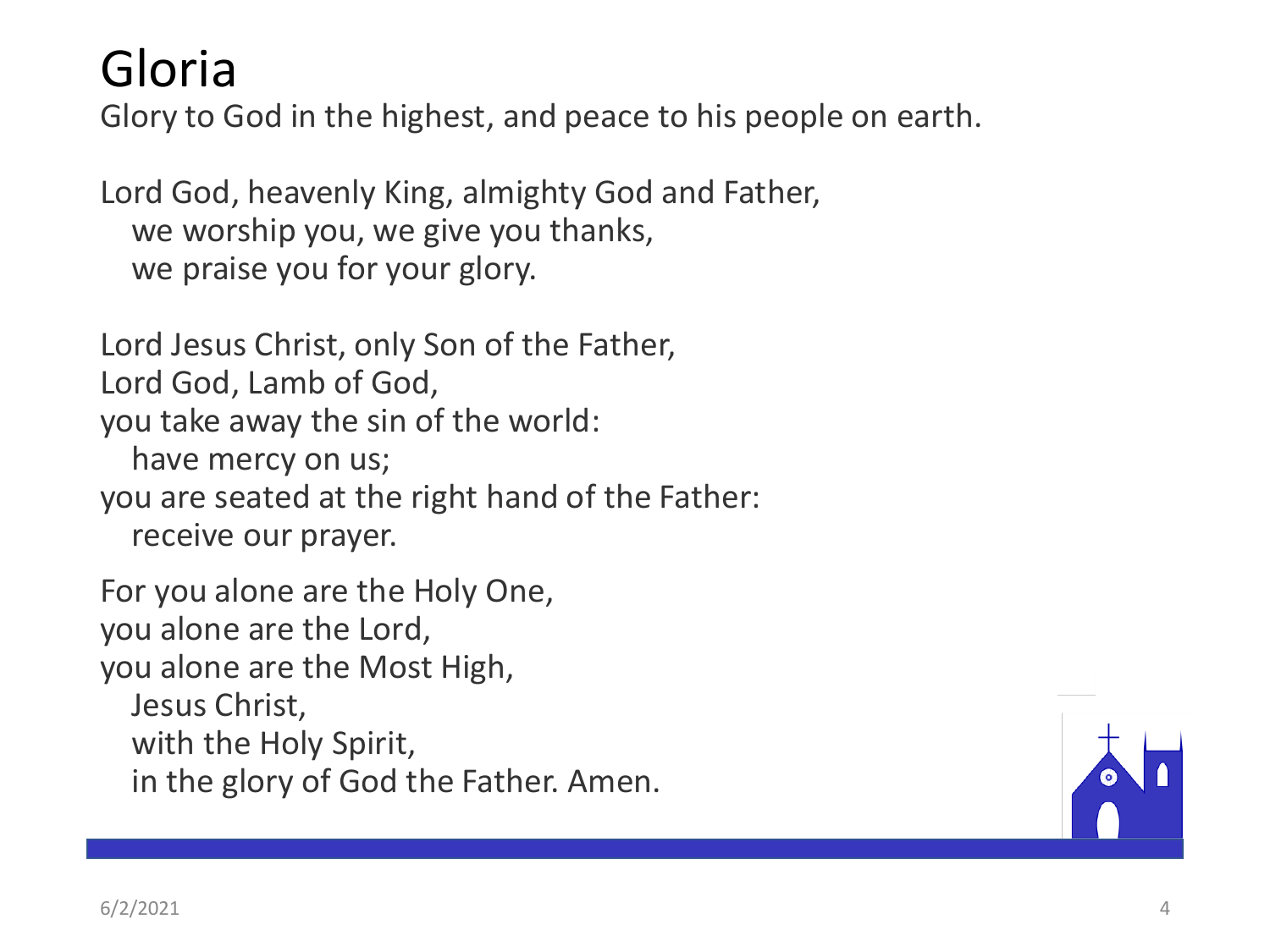# The Collect

O God, from whom all good proceeds: Grant that by your inspiration we may think those things that are right, and by your merciful guiding may do them; through Jesus Christ our Lord, who lives and reigns with you and the Holy Spirit, one God, for ever and ever. *Amen*.

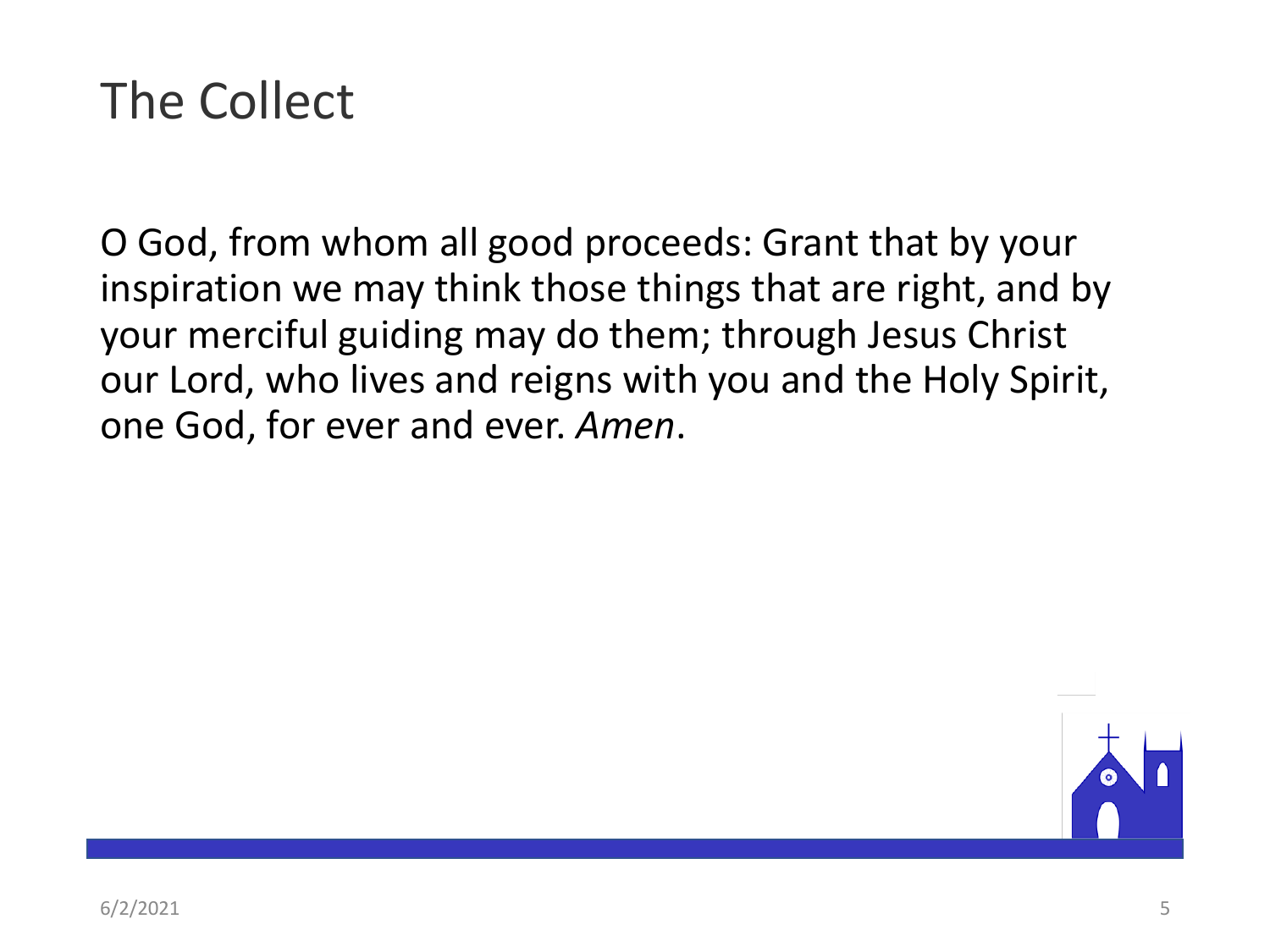## First Reading: 1 Samuel 8:4-20, (11:14-15)

"You are old and your sons do not follow in your ways; appoint for us, then, a king to govern us, like other nations." But the thing displeased Samuel when they said, "Give us a king to govern us." Samuel prayed to the LORD, and the LORD said to Samuel, "Listen to the voice of the people in all that they say to you; for they have not rejected you, but they have rejected me from being king over them. Just as they have done to me, from the day I brought them up out of Egypt to this day, forsaking me and serving other gods, so also they are doing to you. Now then, listen to their voice; only you shall solemnly warn them, and show them the ways of the king who shall reign over them."

So Samuel reported all the words of the LORD to the people who were asking him for a king. He said, "These will be the ways of the king who will reign over you: he will take your sons and appoint them to his chariots and to be his horsemen, and to run before his chariots; and he will appoint for himself commanders of thousands and commanders of fifties, and some to plow his ground and to reap his harvest, and to make his implements of war and the equipment of his chariots.

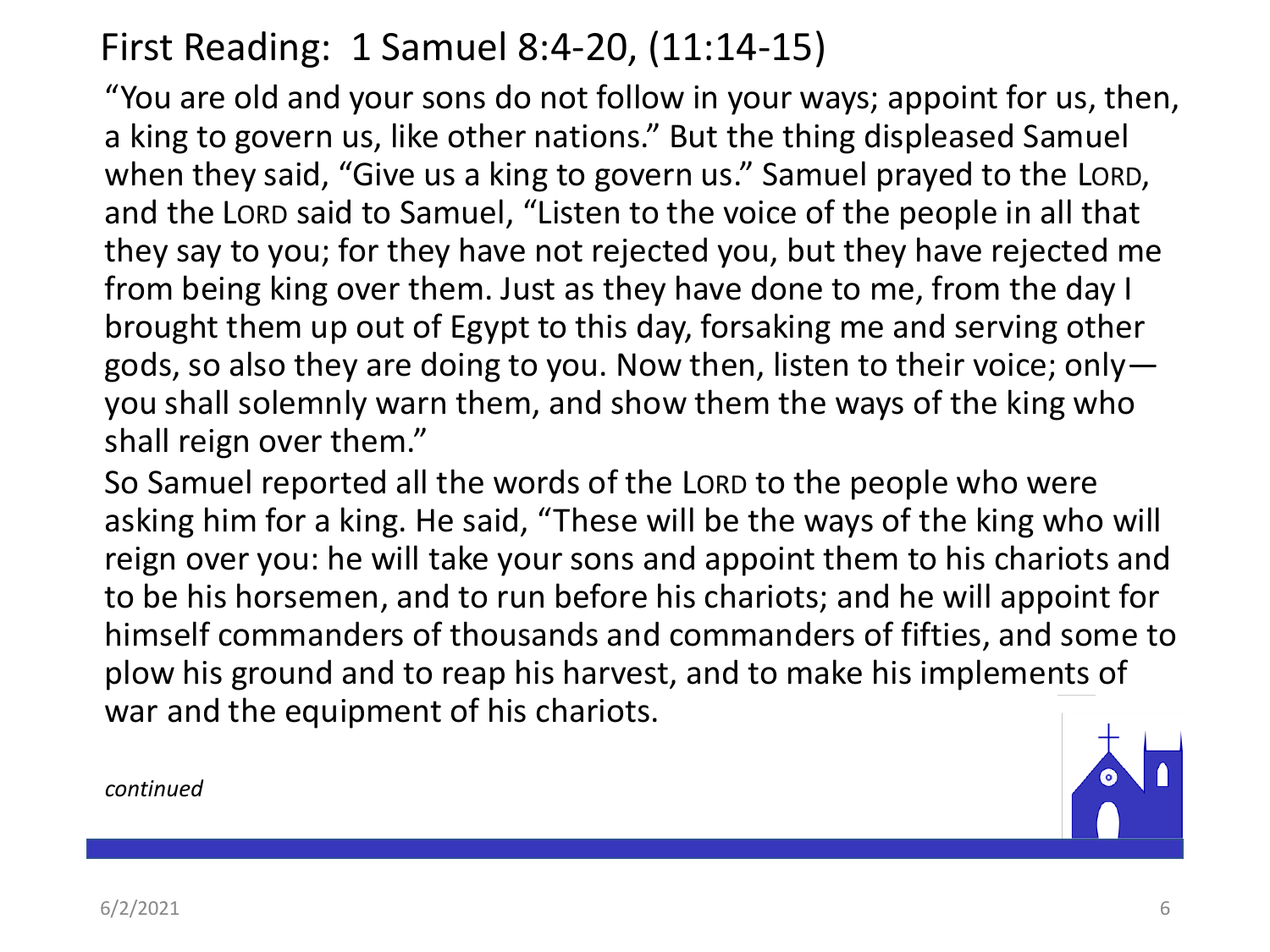*continued*

He will take your daughters to be perfumers and cooks and bakers. He will take the best of your fields and vineyards and olive orchards and give them to his courtiers. He will take one-tenth of your grain and of your vineyards and give it to his officers and his courtiers. He will take your male and female slaves, and the best of your cattle and donkeys, and put them to his work. He will take one-tenth of your flocks, and you shall be his slaves. And in that day you will cry out because of your king, whom you have chosen for yourselves; but the LORD will not answer you in that day."

But the people refused to listen to the voice of Samuel; they said, "No! but we are determined to have a king over us, so that we also may be like other nations, and that our king may govern us and go out before us and fight our battles."

Hear what the Spirit is saying to God's people

*People: Thanks be to God*

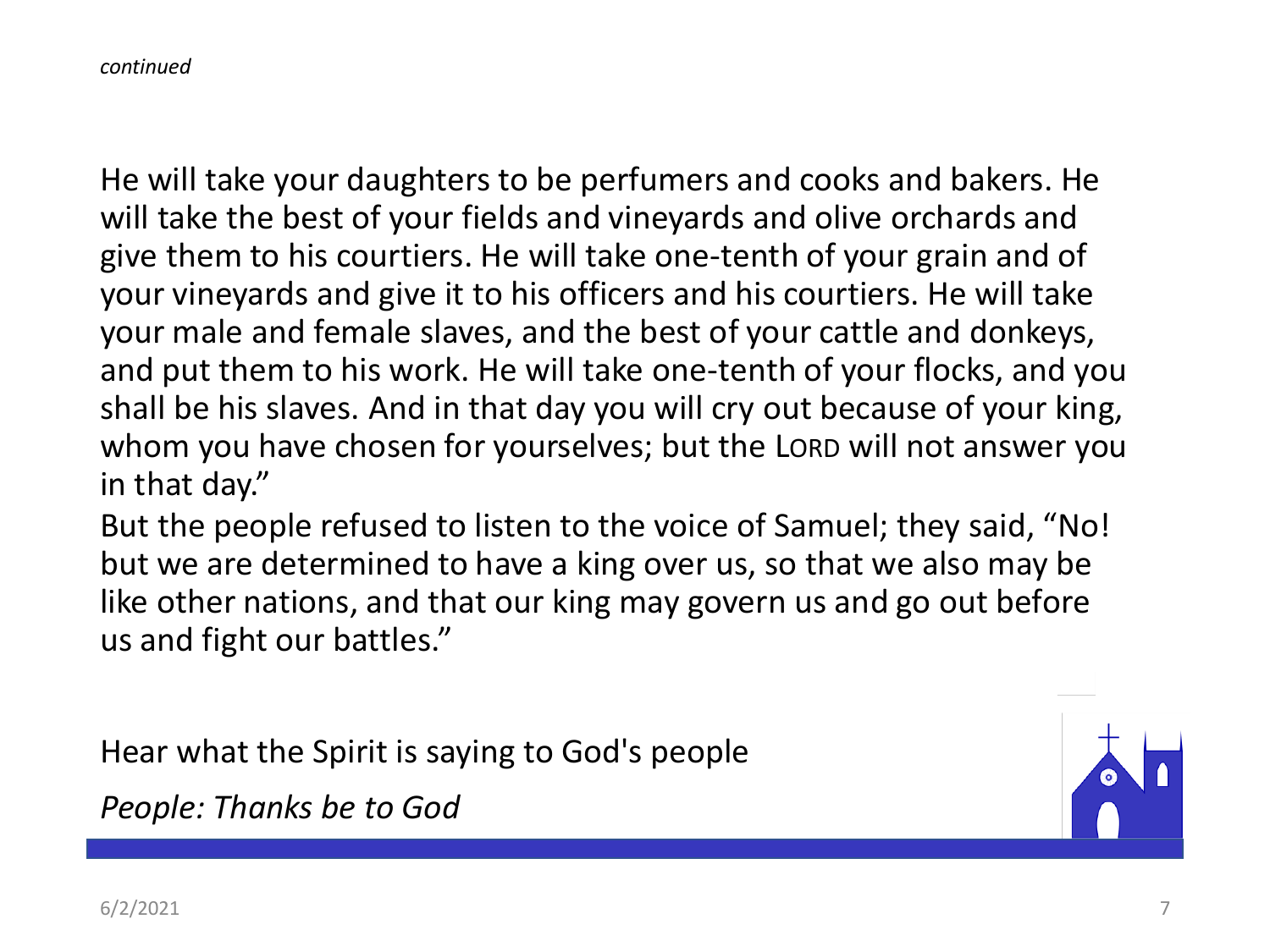Psalm 138

- 1 I will give thanks to you, O LORD, with my whole heart; \* before the gods I will sing your praise.
- 2 I will bow down toward your holy temple and praise your Name, \* because of your love and faithfulness;
- 3 For you have glorified your Name \* and your word above all things.
- 4 When I called, you answered me; \* you increased my strength within me.
- 5 All the kings of the earth will praise you, O LORD, \* when they have heard the words of your mouth.
- 6 They will sing of the ways of the LORD, \* that great is the glory of the LORD.
- 7 Though the LORD be high, he cares for the lowly; \* he perceives the haughty from afar.
- 8 Though I walk in the midst of trouble, you keep me safe; \* you stretch forth your hand against the fury of my enemies; your right hand shall save me.
- 9 The LORD will make good his purpose for me; \* O LORD, your love endures for ever; do not abandon the works of your hands.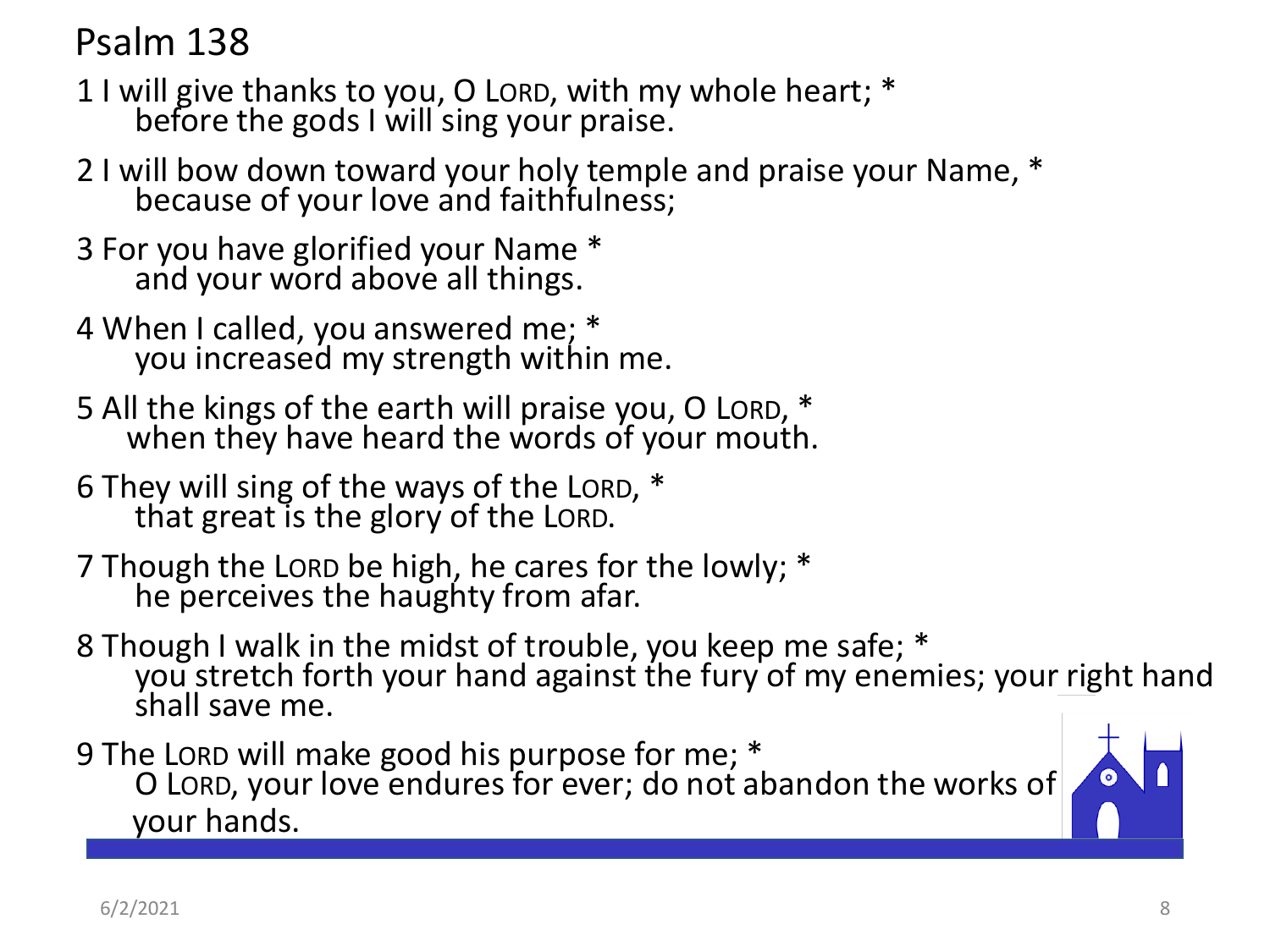## The Epistle 2 Corinthians 4:13-5:1

Just as we have the same spirit of faith that is in accordance with scripture—"I believed, and so I spoke" —we also believe, and so we speak, because we know that the one who raised the Lord Jesus will raise us also with Jesus, and will bring us with you into his presence. Yes, everything is for your sake, so that grace, as it extends to more and more people, may increase thanksgiving, to the glory of God.

So we do not lose heart. Even though our outer nature is wasting away, our inner nature is being renewed day by day. For this slight momentary affliction is preparing us for an eternal weight of glory beyond all measure, because we look not at what can be seen but at what cannot be seen; for what can be seen is temporary, but what cannot be seen is eternal. For we know that if the earthly tent we live in is destroyed, we have a building from God, a house not made with hands, eternal in the heavens.

Hear what the Spirit is saying to God's people *People: Thanks be to God*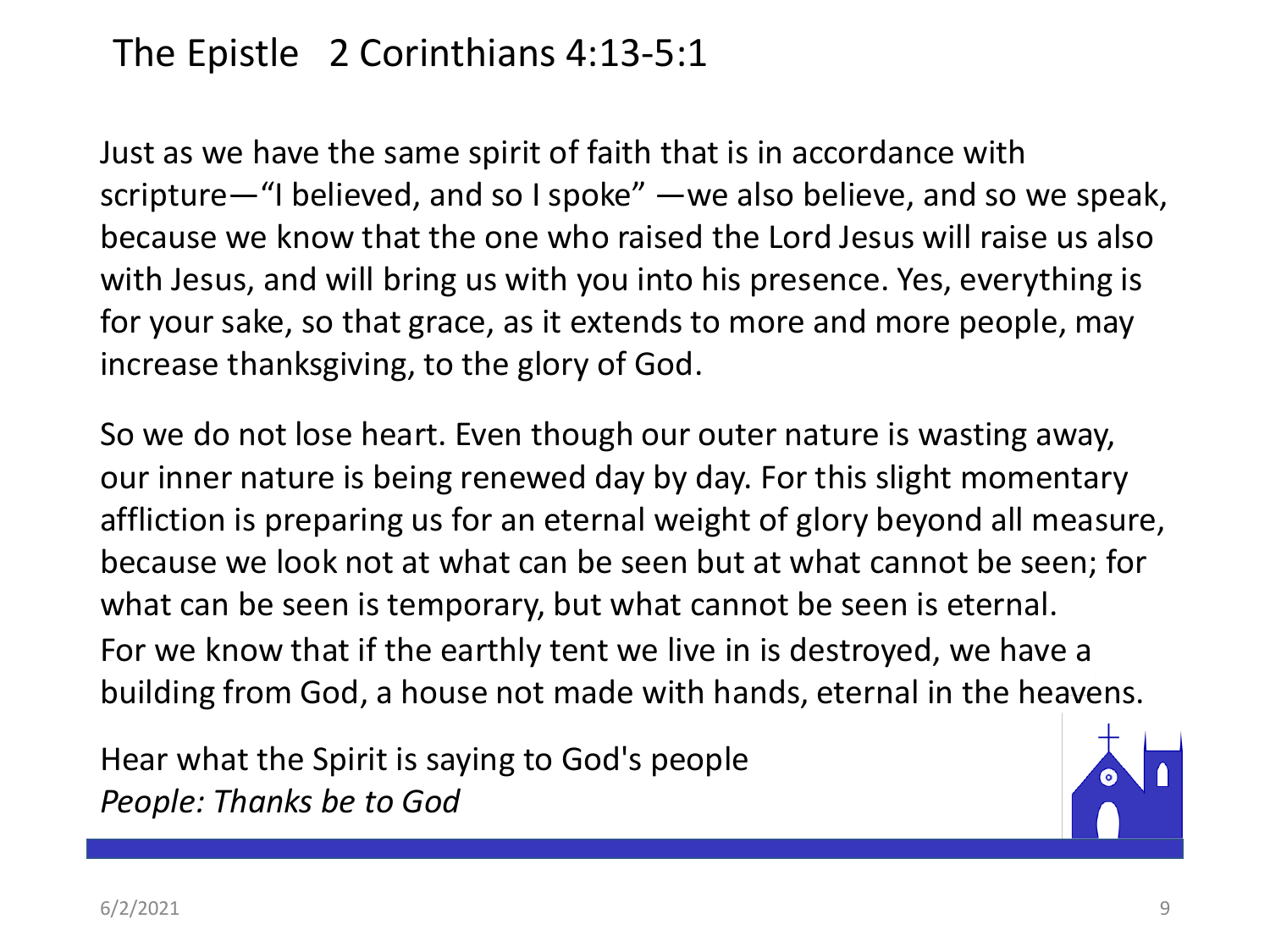## Gospel Mark 3:20-35

## The Holy Gospel of Our Lord Jesus Christ according to John *People: Glory to you, Lord Christ*

The crowd came together again, so that Jesus and his disciples could not even eat. When his family heard it, they went out to restrain him, for people were saying, "He has gone out of his mind." And the scribes who came down from Jerusalem said, "He has Beelzebul, and by the ruler of the demons he casts out demons." And he called them to him, and spoke to them in parables, "How can Satan cast out Satan? If a kingdom is divided against itself, that kingdom cannot stand. And if a house is divided against itself, that house will not be able to stand. And if Satan has risen up against himself and is divided, he cannot stand, but his end has come. But no one can enter a strong man's house and plunder his property without first tying up the strong man; then indeed the house can be plundered.

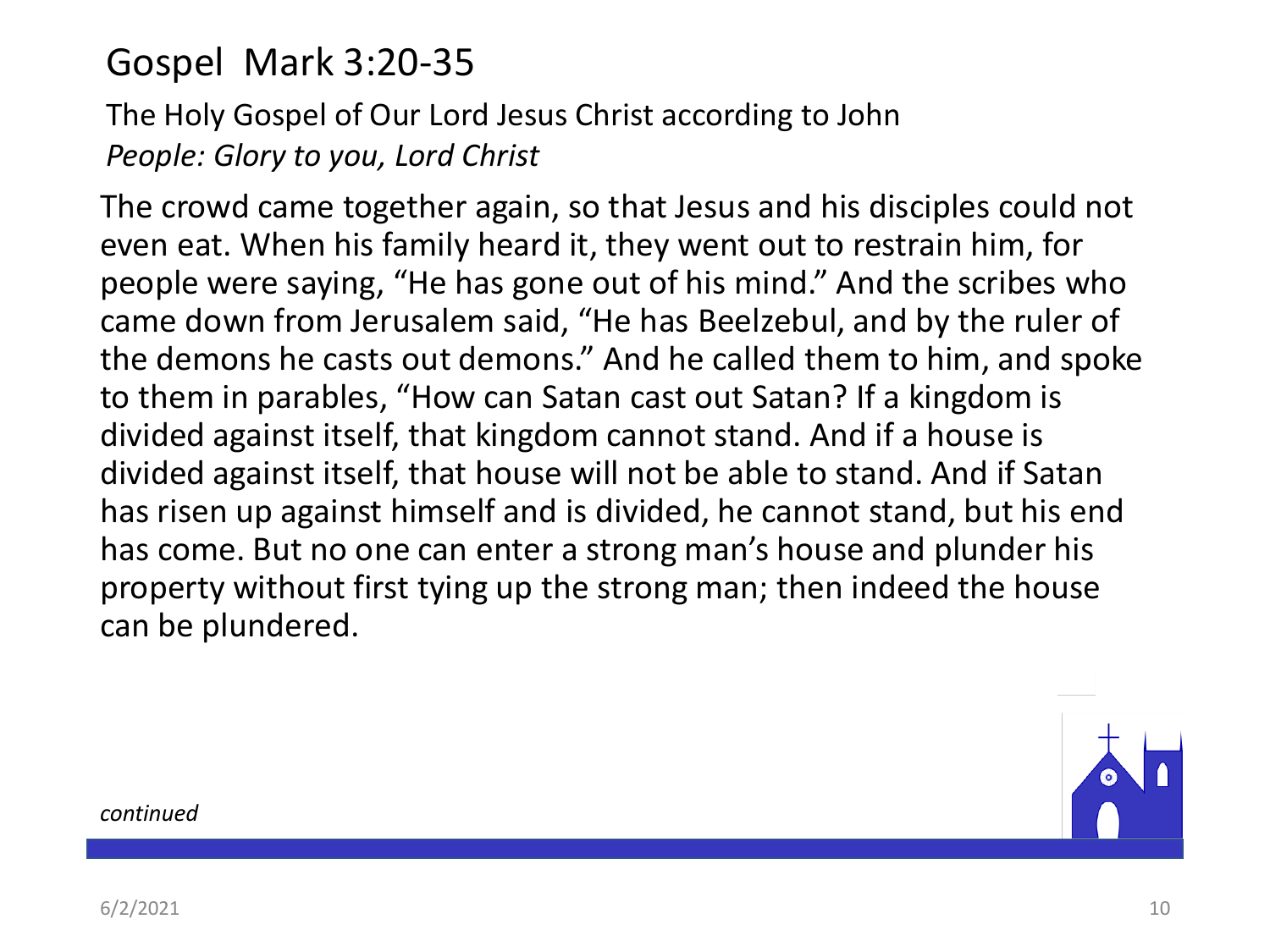"Truly I tell you, people will be forgiven for their sins and whatever blasphemies they utter; but whoever blasphemes against the Holy Spirit can never have forgiveness, but is guilty of an eternal sin"— for they had said, "He has an unclean spirit."

Then his mother and his brothers came; and standing outside, they sent to him and called him. A crowd was sitting around him; and they said to him, "Your mother and your brothers and sisters are outside, asking for you." And he replied, "Who are my mother and my brothers?" And looking at those who sat around him, he said, "Here are my mother and my brothers! Whoever does the will of God is my brother and sister and mother."

The Gospel of the Lord *People: Praise to you Lord Christ*

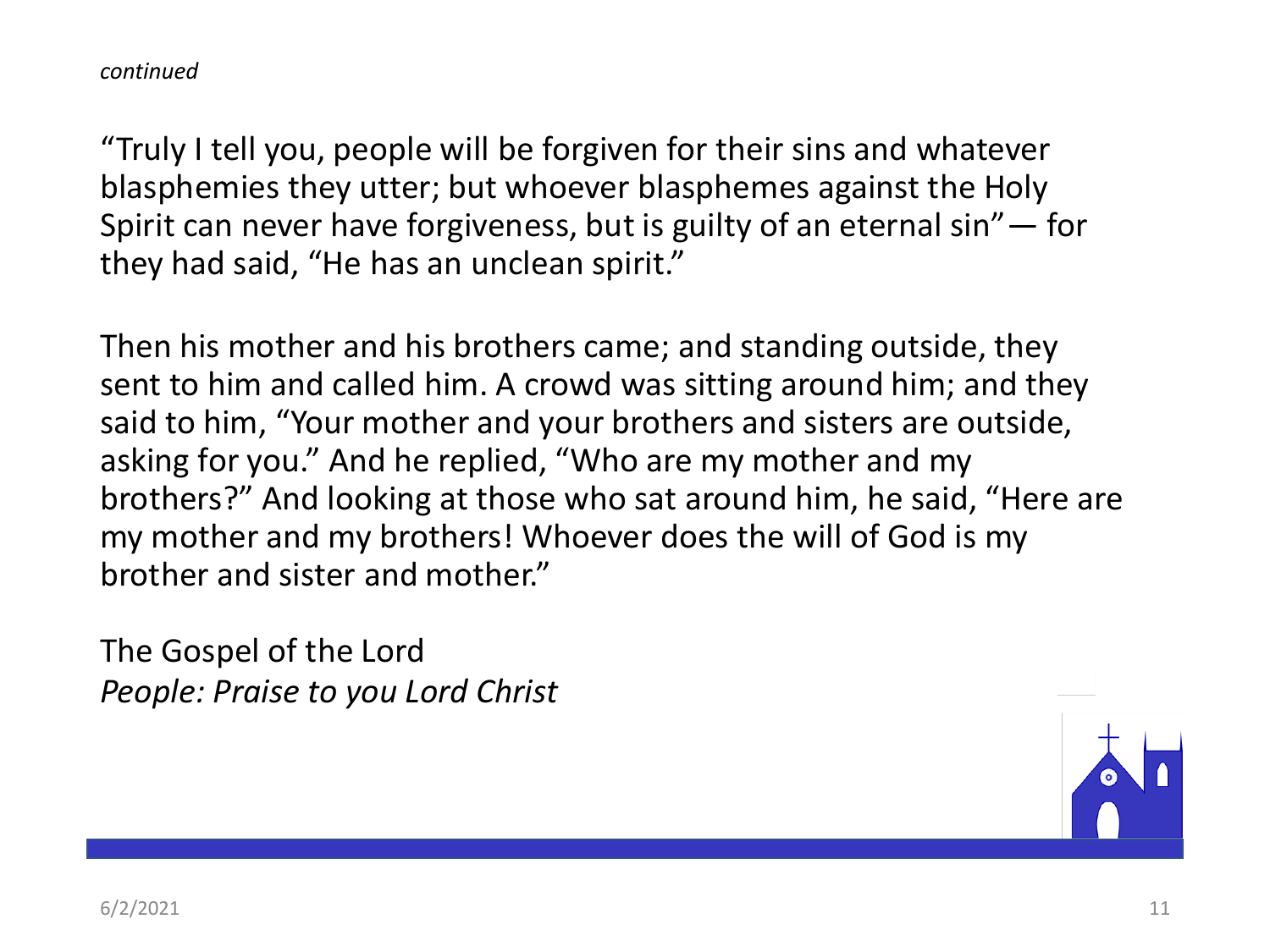# The Nicene Creed

We believe in one God, the Father, the Almighty, maker of heaven and earth, of all that is, seen and unseen.

We believe in one Lord, Jesus Christ, the only Son of God, eternally begotten of the Father, God from God, Light from Light, true God from true God, begotten, not made, of one Being with the Father. Through him all things were made. For us and for our salvation he came down from heaven: by the power of the Holy Spirit he became incarnate from the Virgin Mary, and was made man.

For our sake he was crucified under Pontius Pilate; he suffered death and was buried. On the third day he rose again in accordance with the Scriptures; he ascended into heaven and is seated at the right hand of the Father.

He will come again in glory to judge the living and the dead, and his kingdom will have no end.

We believe in the Holy Spirit, the Lord, the giver of life, who proceeds from the Father and the Son. With the Father and the Son he is worshiped and glorified. He has spoken through the Prophets.

We believe in one holy catholic and apostolic Church. We acknowledge one baptism for the forgiveness of sins.

We look for the resurrection of the dead, and the life of the world to come.

*Amen*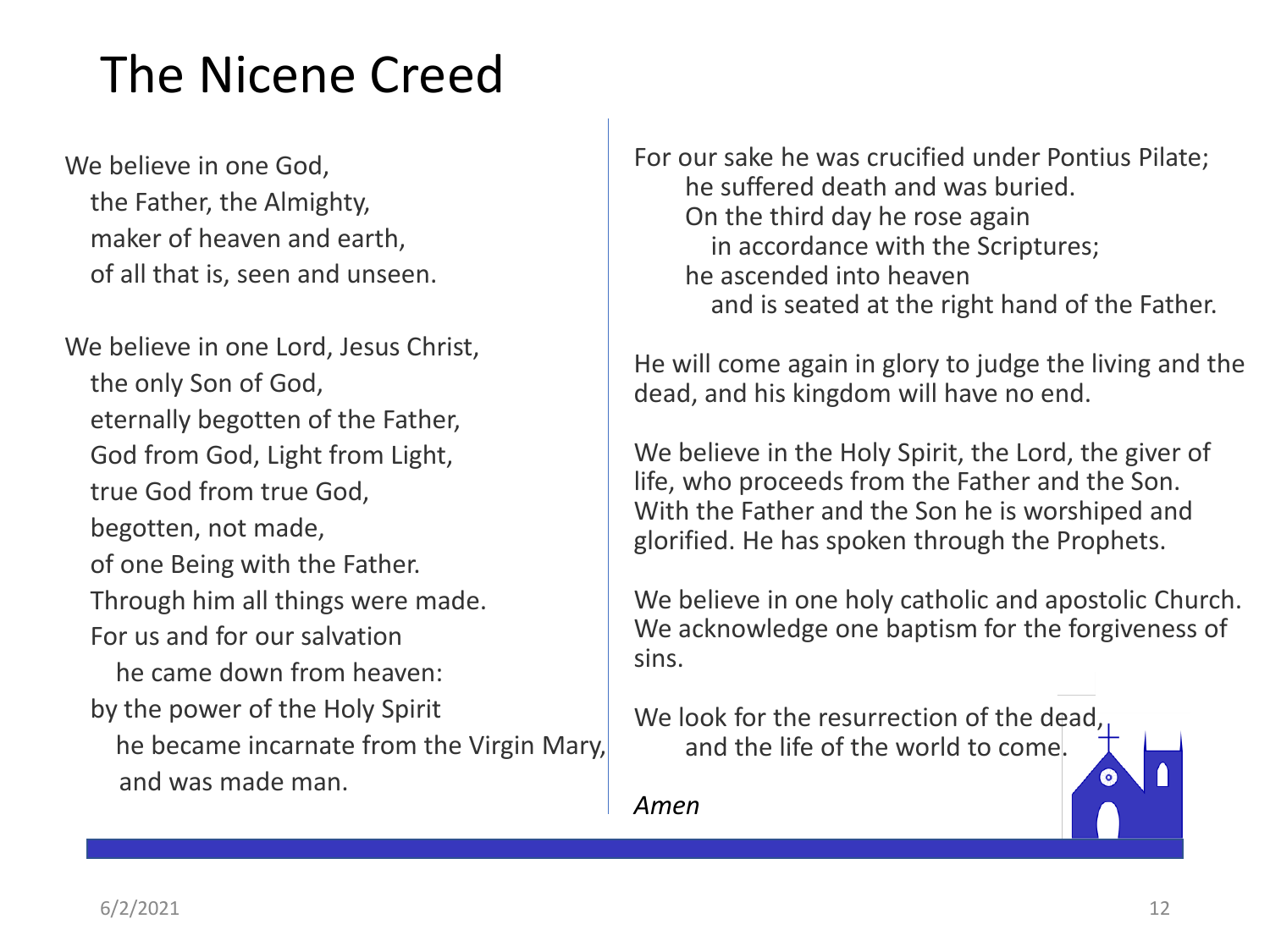## Prayers of the People - Reader

*Please enter prayers and petitions into the chat if attending virtually*.

- Leader: We give you thanks for the Risen Christ who lives in the Church throughout the world. Bless it Lord God, sustain it, and lead it into new life.
- Leader: We give you thanks God of creation for the world around us, with the coming of spring, the use of our intellect and skill to enhance the well-being of all people, for those who grow our food, those who work while we sleep, the leaders and people of our towns, states, countries. We give thanks for the whole created order raised anew with the Risen Jesus.
- Leader: We pray for all those longing for the assurance that new life comes from our past and present struggles. We pray now especially for those in any need, and especially those on our prayer list:

Dot B., Marilyn W., Kyle M., Jennifer M., Claire M., Muriel C., Daniel, Marjorie S., Tom D., JoAnn B., Vi G., Andrew D., Loren C., Richard T., Pat N., Rebecca T., Stephanie T., David T., George M., Alison S., Diane M., John V., Norm L., Janet D., Beth W., Ron, Nancy M., Michele T., Carole H.P., Nick, Autumn & Curtiss C.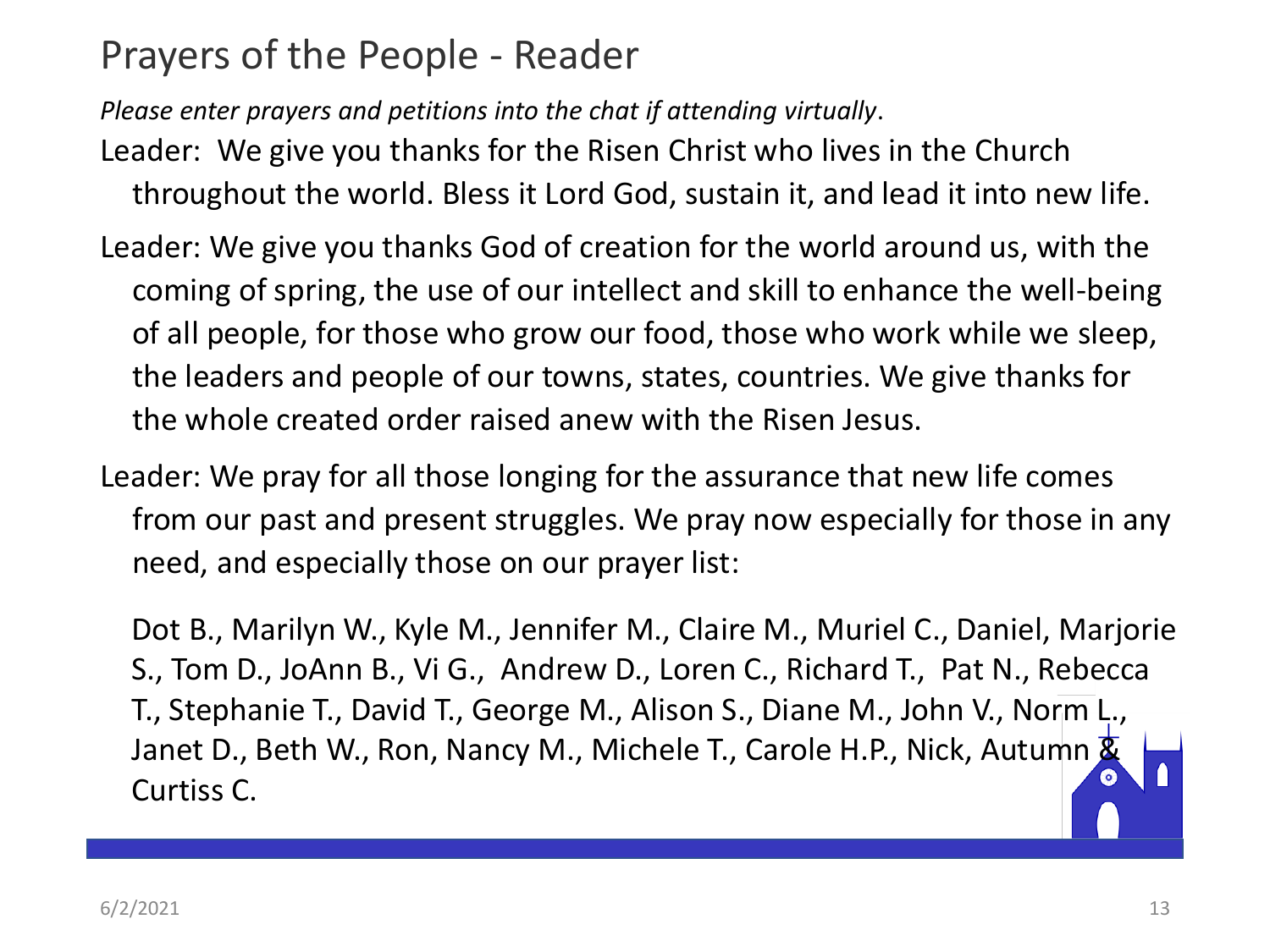Prayers of the People *continued*

Leader: We pray for those serving in the military, especially: Baron S., Zachary S., Christopher, Monique & Joey

Leader: We give thanks for those whom we have loved but see no longer. They stand before you and pray for us, as we now pray for them to grow closer and closer into your love and light.

*Leader allows a moment of quiet for all to name out loud or in the hearts those who have died.*

Leader: Are there other intercessions or thanksgivings others wish to name?

*All are invited to speak out loud or enter in the chat and offer further prayer needs.*

#### *Leader or other person reads petitions entered into Zoom Chat*

Celebrant: asks if there are any birthdays or anniversaries to be celebrated in the coming week, then prays for those named; if none come forward with birthdays or anniversaries, the Celebrant adds a concluding Collect.

*You may also add your prayers in the chat box, including birthday or anniversary remembrances.*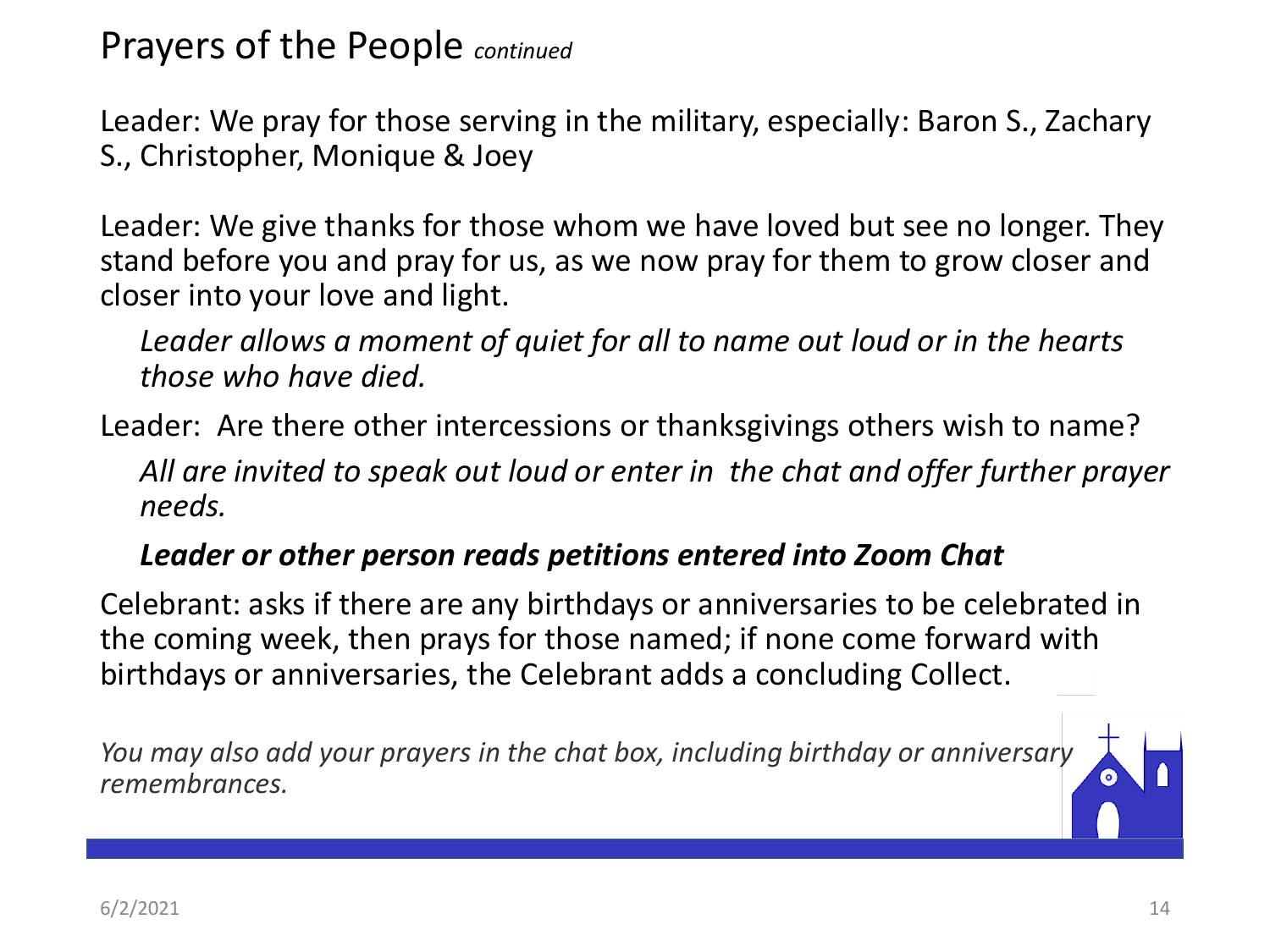# Confession and Absolution

*The Deacon or Celebrant says*

Let us confess our sins against God and our neighbor.

*Minister and People*

Most merciful God, we confess that we have sinned against you in thought, word, and deed, by what we have done, and by what we have left undone. We have not loved you with our whole heart; we have not loved our neighbors as ourselves. We are truly sorry and we humbly repent. For the sake of your Son Jesus Christ, have mercy on us and forgive us; that we may delight in your will, and walk in your ways, to the glory of your Name. Amen.

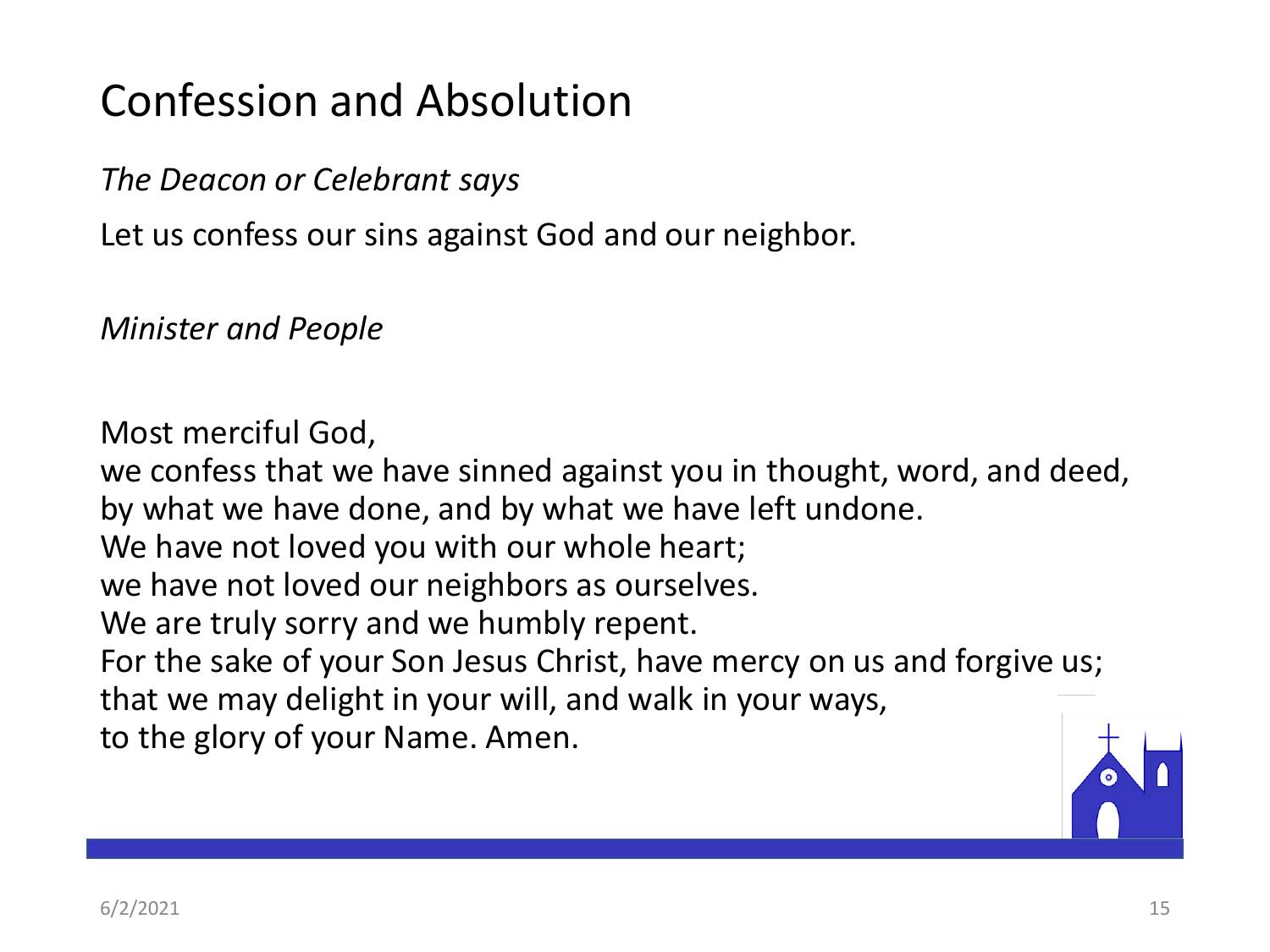*continued*

#### *The Priest, stands and says*

Almighty God have mercy on you, forgive you all your sins through our Lord Jesus Christ, strengthen you in all goodness, and by the power of the Holy Spirit keep you in eternal life. *Amen.*

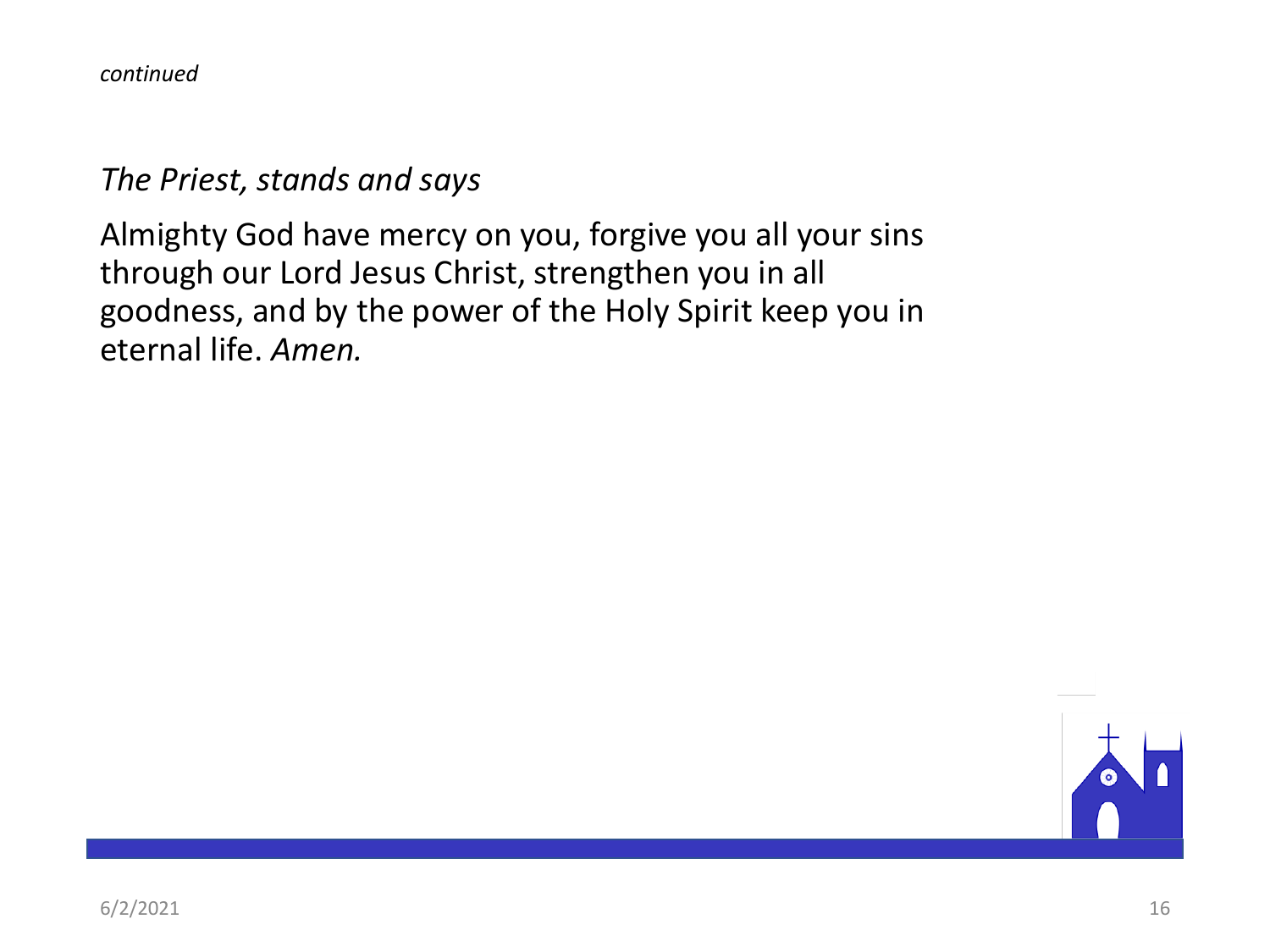# Eucharistic Prayer B

Celebrant: The Lord be with you. *People: And also with you.*

Celebrant: Lift up your hearts. *People: We lift them to the Lord.*

Celebrant: Let us give thanks to the Lord our God. *People: It is right to give God thanks and praise.*

It is right, and a good and joyful thing, always and everywhere to give thanks to you, Father Almighty, Creator of heaven and earth.

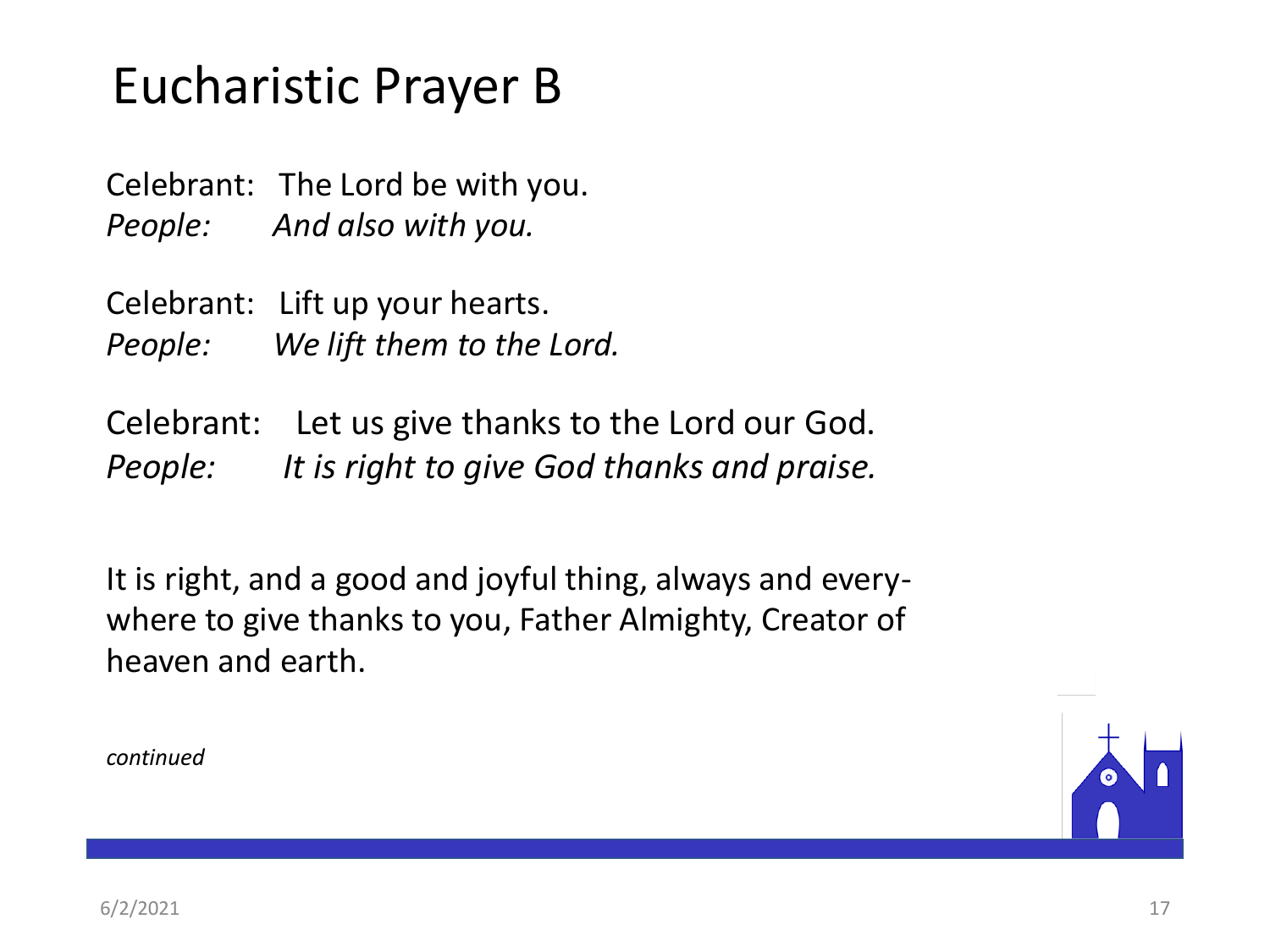## *Eucharistic Prayer B continued*

### *1. Of God the Father*

For you are the source of light and life, you made us in your image, and called us to new life in Jesus Christ our Lord.

#### *or*

#### *2. Of God the Son*

Through Jesus Christ our Lord; who on the first day of the week overcame death and the grave, and by his glorious resurrection opened to us the way of everlasting life.

#### *or*

#### *3. Of God the Holy Spirit*

For by water and the Holy Spirit you have made us a new people in Jesus Christ our Lord, to show forth your glory in all the world.

Therefore we praise you, joining our voices with Angels and Archangels and with all the company of heaven, who for ever sing this hymn to proclaim the glory of your Name:

Holy, Holy, Holy Lord, God of power and might,

heaven and earth are full of your glory.

Hosanna in the highest.

Blessed is the one who comes in the name of the Lord.

Hosanna in the highest.



#### *Continued*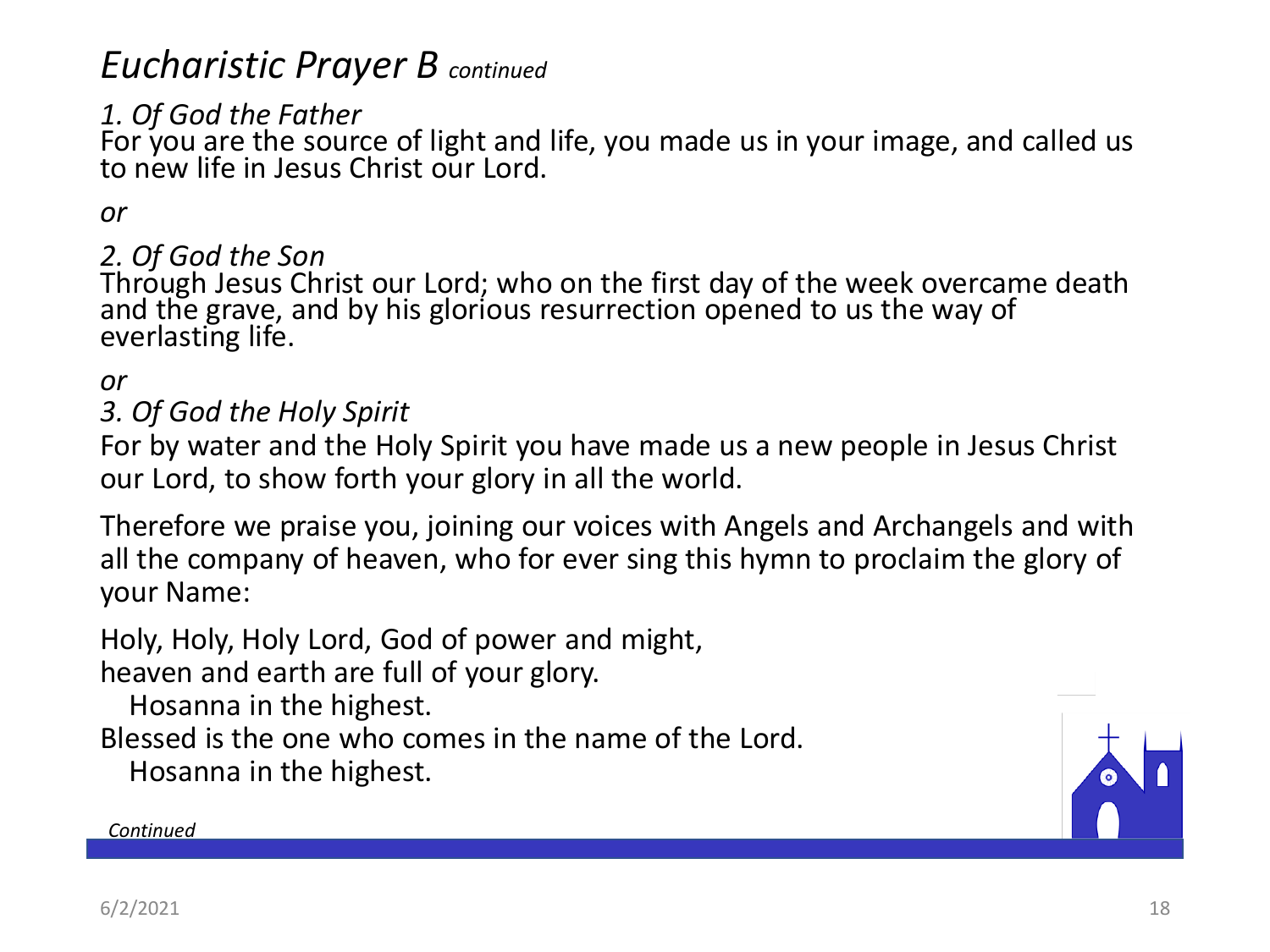## *Eucharistic Prayer B continued*

We give thanks to you, O God, for the goodness and love which you have made known to us in creation; in the calling of Israel to be your people; in your Word spoken through the prophets; and above all in the Word made flesh, Jesus, your Son. For in these last days you sent him to be incarnate from the Virgin Mary, to be the Savior and Redeemer of the world. In him, you have delivered us from evil, and made us worthy to stand before you. In him, you have brought us out of error into truth, out of sin into righteousness, out of death into life.

On the night before he died for us, our Lord Jesus Christ took bread; and when he had given thanks to you, he broke it, and gave it to his disciples, and said, "Take, eat: This is my Body, which is given for you. Do this for the remembrance of me."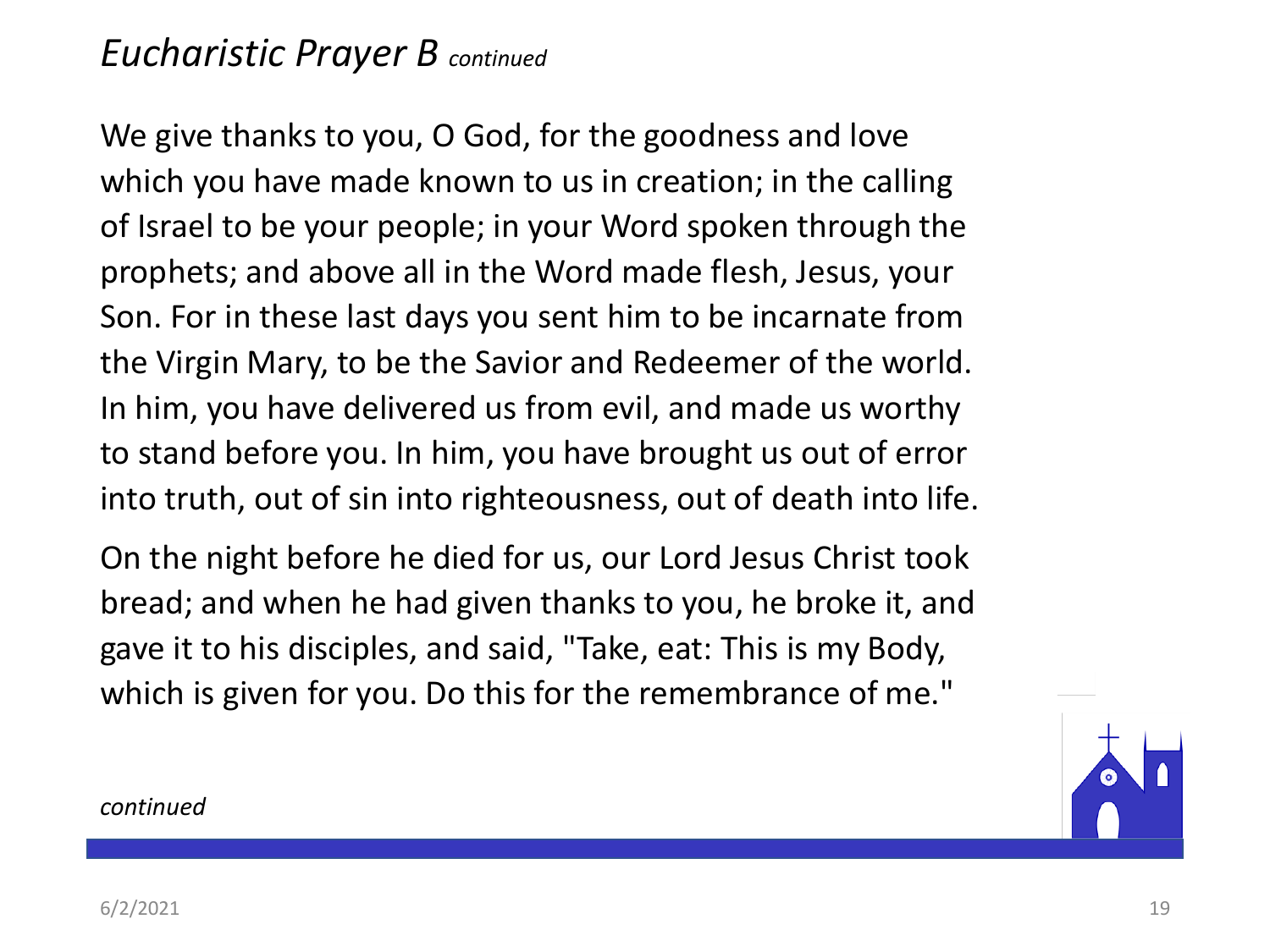After supper he took the cup of wine; and when he had given thanks, he gave it to them, and said, "Drink this, all of you: This is my Blood of the new Covenant, which is shed for you and for many for the forgiveness of sins. Whenever you drink it, do this for the remembrance of me."

Therefore, according to his command, O Father,

#### *Celebrant and People*

We remember his death, We proclaim his resurrection, We await his coming in glory;

And we offer our sacrifice of praise and thanksgiving to you, O Lord of all; presenting to you, from your creation, this bread and this wine.

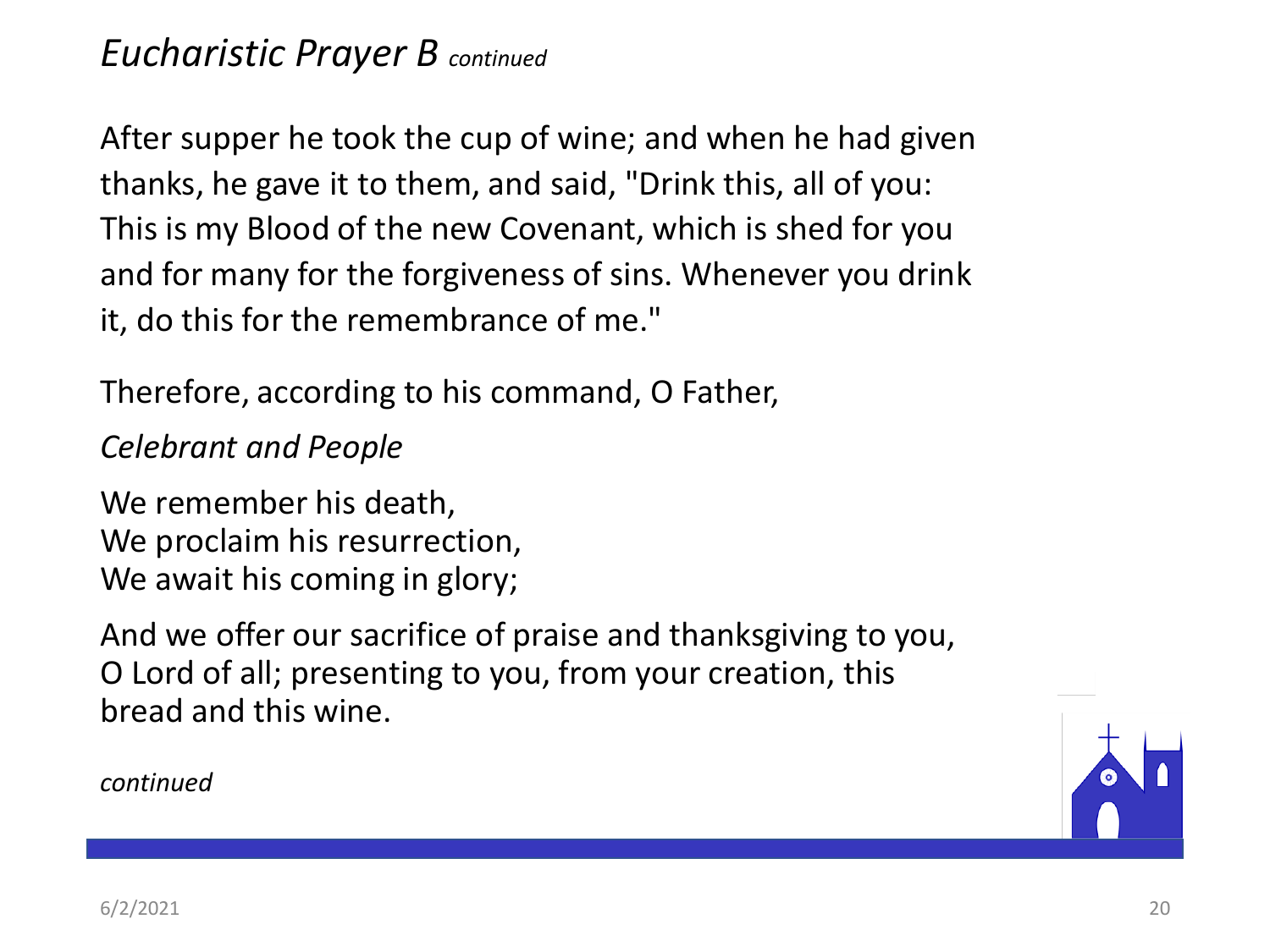#### *The Celebrant continues*

We pray you, gracious God, to send your Holy Spirit upon these gifts that they may be the Sacrament of the Body of Christ and his Blood of the new Covenant. Unite us to your Son in his sacrifice, that we may be acceptable through him, being sanctified by the Holy Spirit. In the fullness of time, put all things in subjection under your Christ, and bring us to that heavenly country where, with [ and] all your saints, we may enter the everlasting heritage of your sons and daughters; through Jesus Christ our Lord, the firstborn of all creation, the head of the Church, and the author of our salvation.

By him, and with him, and in him, in the unity of the Holy Spirit all honor and glory is yours, Almighty Father, now and for ever. *AMEN.*

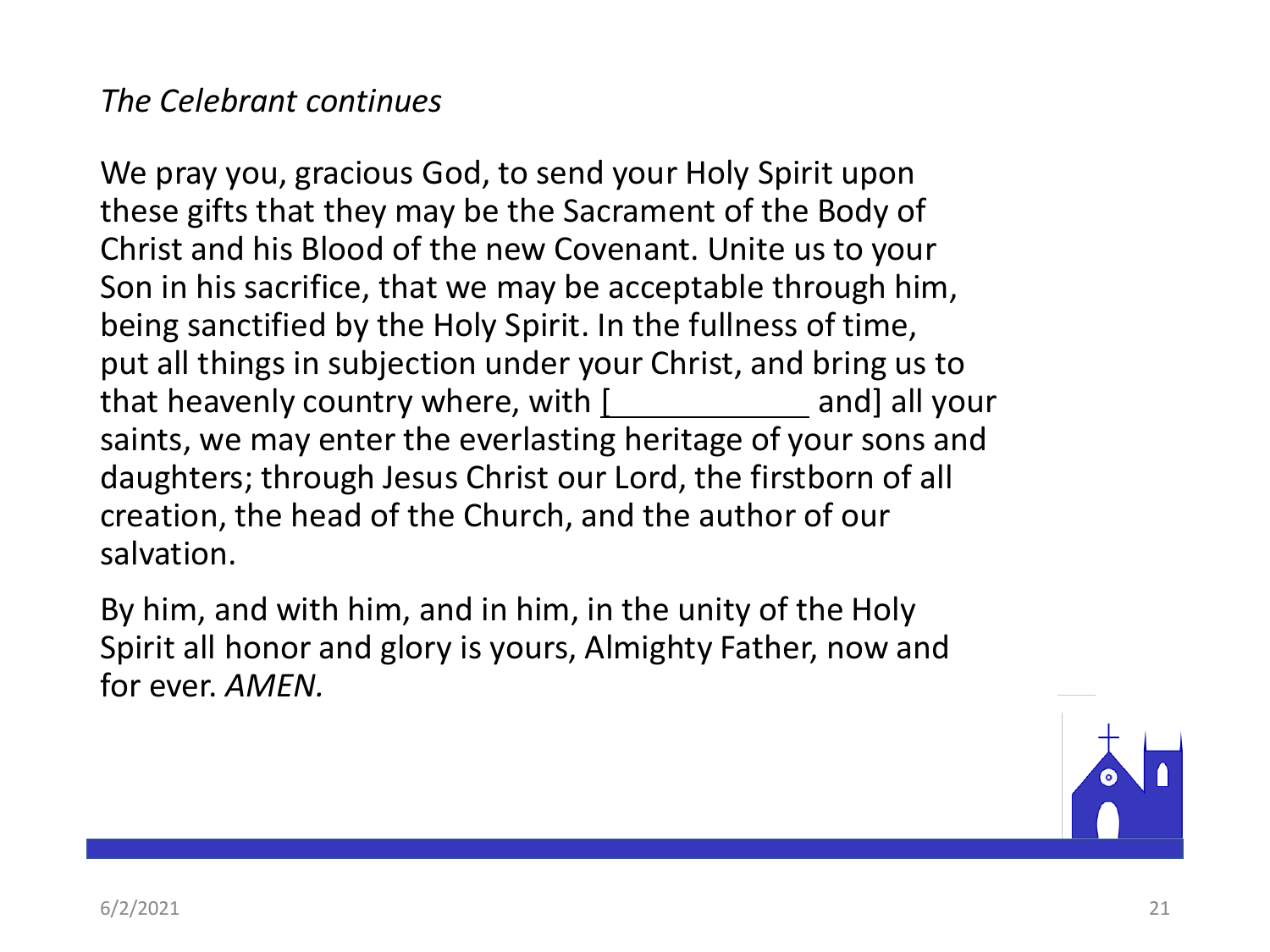# The Lord's Prayer

*And now, as our Savior Christ has taught us, we are bold to say,*

Our Father, who art in heaven, hallowed be thy Name, thy kingdom come, thy will be done, on earth as it is in heaven. Give us this day our daily bread. And forgive us our trespasses, as we forgive those who trespass against us And lead us not into temptation, but deliver us from evil. For thine is the kingdom, and the power, and the glory, for ever and ever.

*Amen*



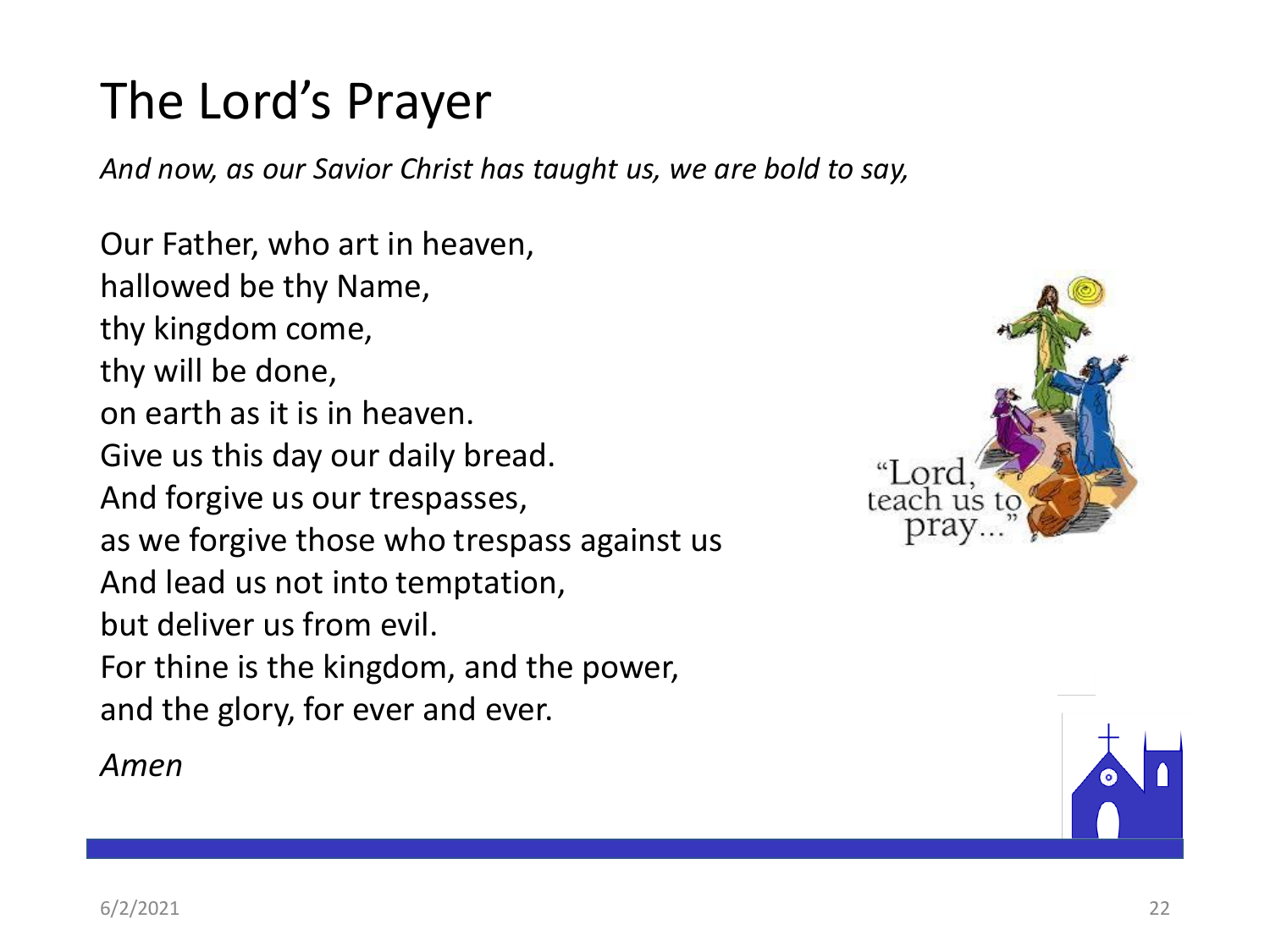The Fraction Anthem

Celebrant: Alleluia! Christ our Passover is sacrificed for us.

*People: Therefore let us keep the feast. Alleluia!* 

To receive communion please come up the center aisle and return to your pew by turning to your left and going down that side aisle.

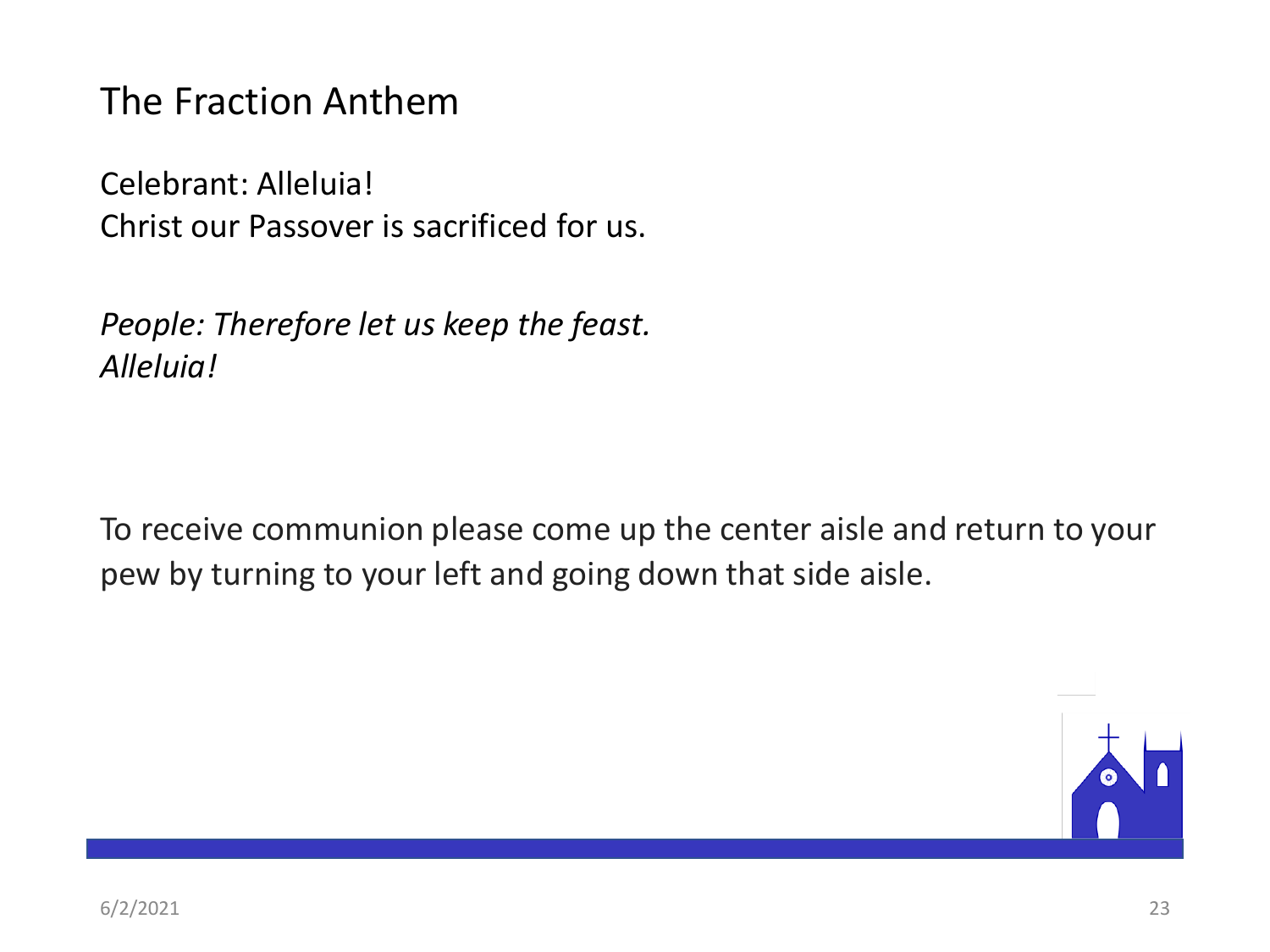# Post Communion Prayer

Let us pray.

*Celebrant and People*

Eternal God, heavenly Father, you have graciously accepted us as living members of your Son our Savior Jesus Christ, and you have fed us with spiritual food in the Sacrament of his Body and Blood. Send us now into the world in peace, and grant us strength and courage to love and serve you with gladness and singleness of heart; through Christ our Lord. Amen.

## **Blessing**